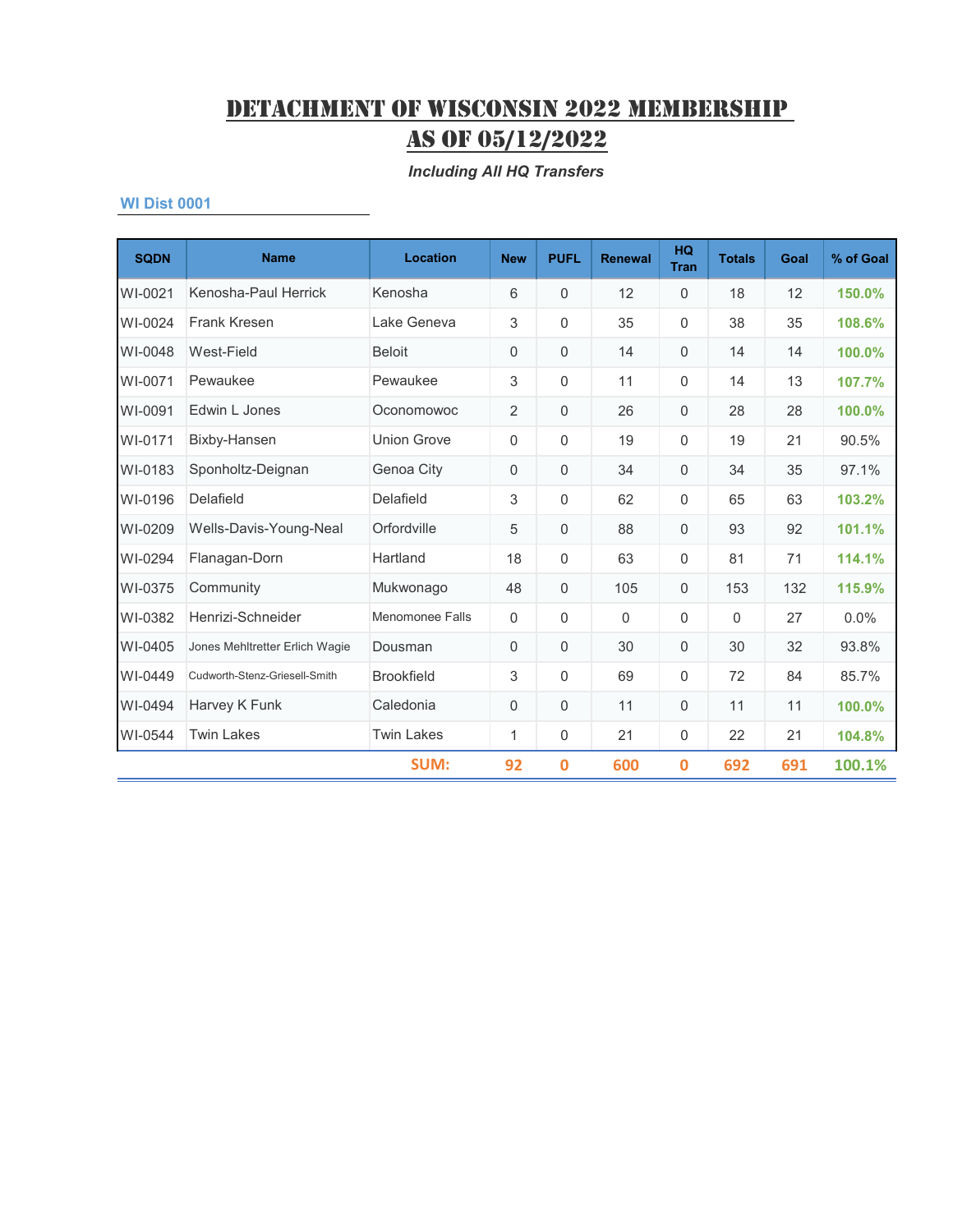*Including All HQ Transfers*

| <b>SQDN</b> | <b>Name</b>                 | <b>Location</b>   | <b>New</b>     | <b>PUFL</b>  | <b>Renewal</b> | <b>HQ</b><br><b>Tran</b> | <b>Totals</b> | Goal       | % of Goal |
|-------------|-----------------------------|-------------------|----------------|--------------|----------------|--------------------------|---------------|------------|-----------|
| WI-0001     | Germantown                  | Germantown        | 0              | $\mathbf 0$  | 20             | $\mathbf 0$              | 20            | 19         | 105.3%    |
| WI-0015     | Juneau                      | Juneau            | 1              | $\mathbf{0}$ | 30             | 0                        | 31            | 30         | 103.3%    |
| WI-0036     | Lt Ray Dickop               | <b>West Bend</b>  | 15             | $\mathbf{0}$ | 29             | $\Omega$                 | 44            | 31         | 141.9%    |
| WI-0067     | Clarence Bean-Warren George | <b>Lake Mills</b> | $\mathbf{1}$   | $\mathbf 0$  | 27             | 0                        | 28            | 30         | 93.3%     |
| WI-0145     | Hamm-Miller                 | Random Lake       | 10             | $\mathbf{0}$ | $\Omega$       | 0                        | 10            | <b>NEW</b> |           |
| WI-0157     | Horicon                     | Horicon           | 0              | $\mathbf 0$  | 36             | 0                        | 36            | 46         | 78.3%     |
| WI-0189     | Pitterle-Beaudoin           | Watertown         | $\mathbf{1}$   | 0            | 29             | 0                        | 30            | 29         | 103.4%    |
| WI-0215     | Harry D Jerred Inc          | Pardeeville       | 10             | $\mathbf{0}$ | $\mathbf{1}$   | 0                        | 11            | <b>NEW</b> |           |
| WI-0243     | Ladewig-Zinkgraf            | Plymouth          | 0              | $\mathbf{0}$ | 31             | 0                        | 31            | 36         | 86.1%     |
| WI-0270     | Miller-Justman-Guelig       | <b>Theresa</b>    | $\overline{2}$ | $\mathbf 0$  | 21             | 0                        | 23            | 17         | 135.3%    |
| WI-0271     | Clyde Sheppard              | Poynette          | 0              | $\mathbf{0}$ | 19             | 0                        | 19            | 18         | 105.6%    |
| WI-0288     | Peter Wollner               | Cedarburg         | 5              | $\Omega$     | 57             | 0                        | 62            | 56         | 110.7%    |
| WI-0305     | Schlesner-Burri             | Johnson Creek     | $\mathbf{1}$   | $\mathbf 0$  | 12             | 0                        | 13            | 19         | 68.4%     |
| WI-0347     | Bintzler-Waehler            | Lomira            | 0              | $\mathbf 0$  | 24             | 0                        | 24            | 27         | 88.9%     |
| WI-0355     | Rose-Harms                  | Grafton           | 2              | $\mathbf{0}$ | 82             | $\Omega$                 | 84            | 84         | 100.0%    |
| WI-0387     | Kupfahl-Meyer-Scheib        | Franklin          | 0              | $\mathbf{0}$ | 15             | 0                        | 15            | 15         | 100.0%    |
| WI-0522     | Goetz St Louis              | <b>Hubertus</b>   | 12             | $\mathbf 0$  | 42             | $\mathbf 0$              | 54            | 52         | 103.8%    |
|             |                             | <b>SUM:</b>       | 60             | 0            | 475            | $\bf{0}$                 | 535           | 509        | 105.1%    |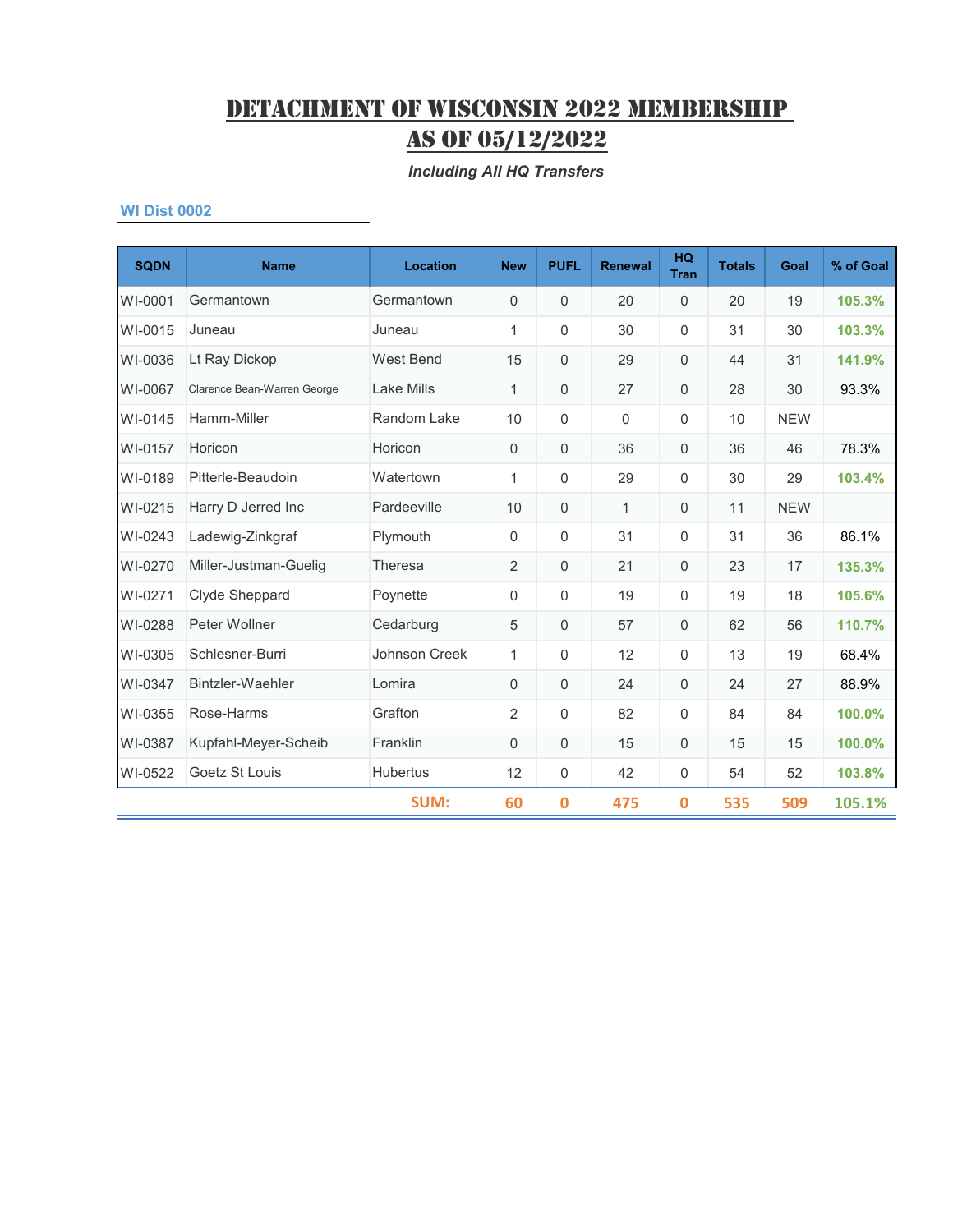*Including All HQ Transfers*

| <b>SQDN</b> | <b>Name</b>                      | <b>Location</b>     | <b>New</b>     | <b>PUFL</b>  | <b>Renewal</b> | <b>HQ</b><br><b>Tran</b> | <b>Totals</b> | Goal | % of Goal |
|-------------|----------------------------------|---------------------|----------------|--------------|----------------|--------------------------|---------------|------|-----------|
| WI-0059     | Otis Sampson                     | Stoughton           | 7              | $\mathbf 0$  | 37             | 0                        | 44            | 37   | 118.9%    |
| WI-0084     | Zilmer-Riley                     | Monroe              | 0              | $\Omega$     | 15             | 0                        | 15            | 15   | 100.0%    |
| WI-0151     | West Side Memorial               | Madison             | $\overline{2}$ | 0            | 21             | 0                        | 23            | 23   | 100.0%    |
| WI-0214     | Bates-O'Brien-Howe-Wiegel Roelli | Darlington          | $\overline{2}$ | 0            | 73             | 0                        | 75            | 74   | 101.4%    |
| WI-0220     | William Schoville                | Soldiers Grove      | $\overline{2}$ | 0            | 10             | 0                        | 12            | 16   | 75.0%     |
| WI-0245     | Kerl-Endres-Brannan              | <b>Cross Plains</b> | 1              | $\mathbf 0$  | 115            | $\mathbf 0$              | 116           | 122  | 95.1%     |
| WI-0313     | Mickelsons-Martin                | <b>Black Earth</b>  | $\overline{2}$ | $\mathbf{0}$ | 25             | $\mathbf 0$              | 27            | 25   | 108.0%    |
| WI-0333     | <b>Elmer Peterson</b>            | <b>Sun Prairie</b>  | 0              | $\mathbf 0$  | 23             | 0                        | 23            | 24   | 95.8%     |
| WI-0385     | Mason-Lindsay                    | Verona              | $\overline{2}$ | $\mathbf{0}$ | 11             | 0                        | 13            | 12   | 108.3%    |
| WI-0433     | Eveland-Trainor                  | <b>Barneveld</b>    | 0              | $\Omega$     | 14             | $\Omega$                 | 14            | 16   | 87.5%     |
| WI-0437     | Greening-Buelow                  | Mazomanie           | 3              | $\Omega$     | 23             | 0                        | 26            | 36   | 72.2%     |
| WI-0481     | Robert M Coakley                 | Waunakee            | 0              | $\Omega$     | 168            | 0                        | 168           | 167  | 100.6%    |
| WI-0491     | Mc Namara-Jasper                 | Cazenovia           | $\overline{7}$ | $\mathbf{0}$ | 28             | $\mathbf 0$              | 35            | 31   | 112.9%    |
| WI-0501     | Severson-Cairns                  | Madison             | 6              | $\mathbf{0}$ | 25             | $\mathbf 0$              | 31            | 23   | 134.8%    |
| WI-0534     | Edwards-Foye                     | Mc Farland          | 12             | 0            | 83             | 0                        | 95            | 83   | 114.5%    |
|             |                                  | <b>SUM:</b>         | 46             | 0            | 671            | 0                        | 717           | 704  | 101.8%    |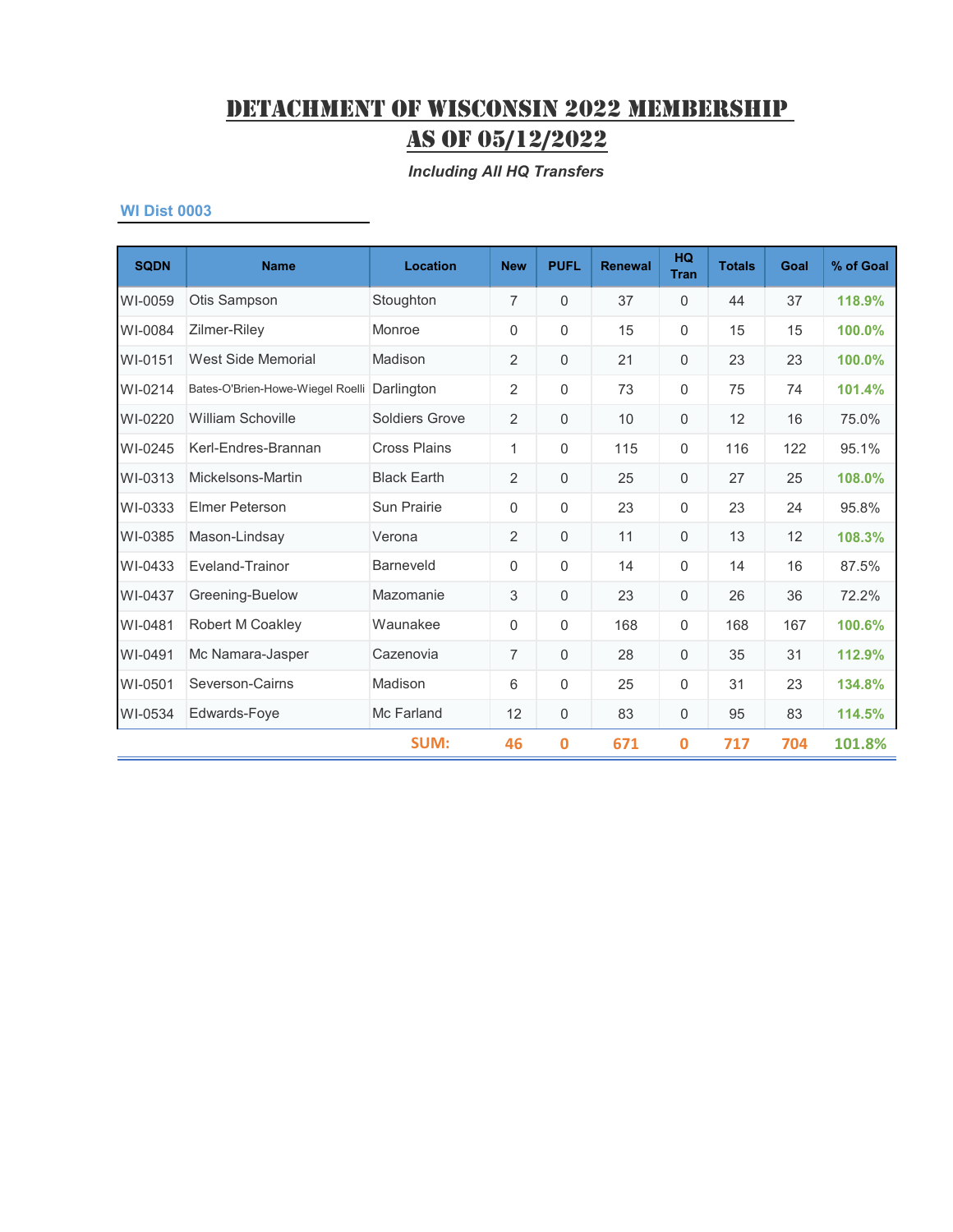*Including All HQ Transfers*

| <b>SQDN</b> | <b>Name</b>                      | Location             | <b>New</b>     | <b>PUFL</b>  | <b>Renewal</b> | <b>HQ</b><br><b>Tran</b> | <b>Totals</b> | <b>Goal</b> | % of Goal |
|-------------|----------------------------------|----------------------|----------------|--------------|----------------|--------------------------|---------------|-------------|-----------|
| WI-0018     | Milwaukee                        | Milwaukee            | 0              | $\Omega$     | 18             | $\mathbf 0$              | 18            | 19          | 94.7%     |
| WI-0027     | Van Eimeren-Kolonka              | South Milwaukee      | 1              | $\mathbf{0}$ | 10             | $\mathbf 0$              | 11            | 10          | 110.0%    |
| WI-0120     | Tanner-Paull                     | <b>West Allis</b>    | $\overline{2}$ | $\Omega$     | 36             | $\Omega$                 | 38            | 37          | 102.7%    |
| WI-0180     | George Washington Bay View       | Milwaukee            | $\mathbf 0$    | $\Omega$     | 43             | $\mathbf 0$              | 43            | 42          | 102.4%    |
| WI-0192     | Willey-Herda                     | Franklin             | 0              | $\Omega$     | 11             | $\Omega$                 | 11            | 11          | 100.0%    |
| WI-0416     | Greendale                        | Village Of Greendale | 2              | $\Omega$     | 10             | $\Omega$                 | 12            | 11          | 109.1%    |
| WI-0434     | Oelschlaeger-Dallmann            | Oak Creek            | 5              | $\Omega$     | 72             | $\mathbf 0$              | 77            | 76          | 101.3%    |
| WI-0537     | Harold A Todd Jr Wisconsin Motor | Milwaukee            | 17             | $\mathbf 0$  | 46             | $\mathbf 0$              | 63            | 53          | 118.9%    |
|             |                                  | <b>SUM:</b>          | 27             | $\bf{0}$     | 246            | $\mathbf 0$              | 273           | 259         | 105.4%    |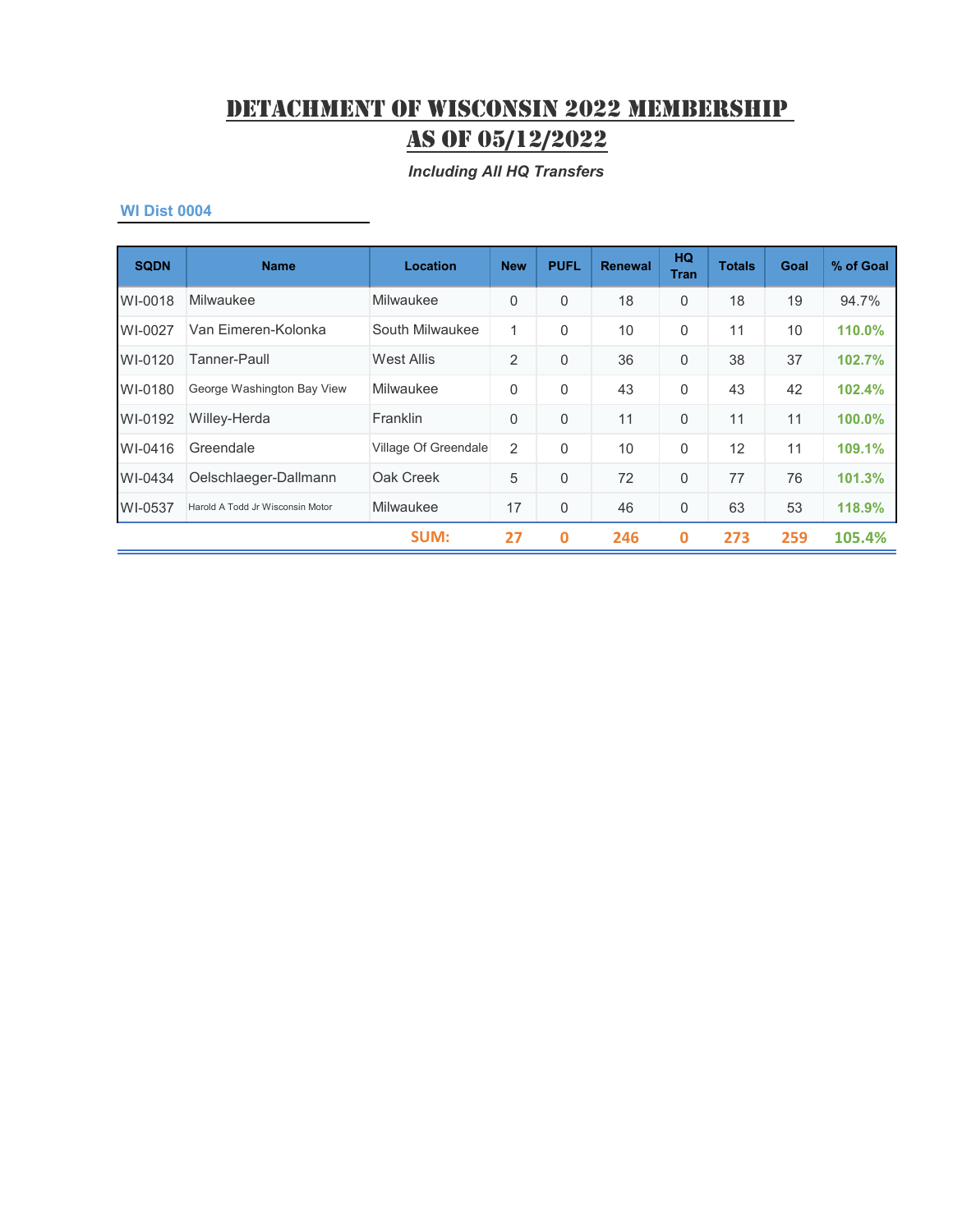*Including All HQ Transfers*

| <b>SQDN</b> | <b>Name</b>          | Location  | <b>New</b> | <b>PUFL</b> | Renewal | HQ<br><b>Tran</b> | <b>Totals</b> | Goal | % of Goal |
|-------------|----------------------|-----------|------------|-------------|---------|-------------------|---------------|------|-----------|
| WI-0406     | General Charles King | Milwaukee |            |             | 9       |                   | 9             | 15   | 60.0%     |
|             |                      | SUM:      |            |             |         |                   |               | 15.  | 60.0%     |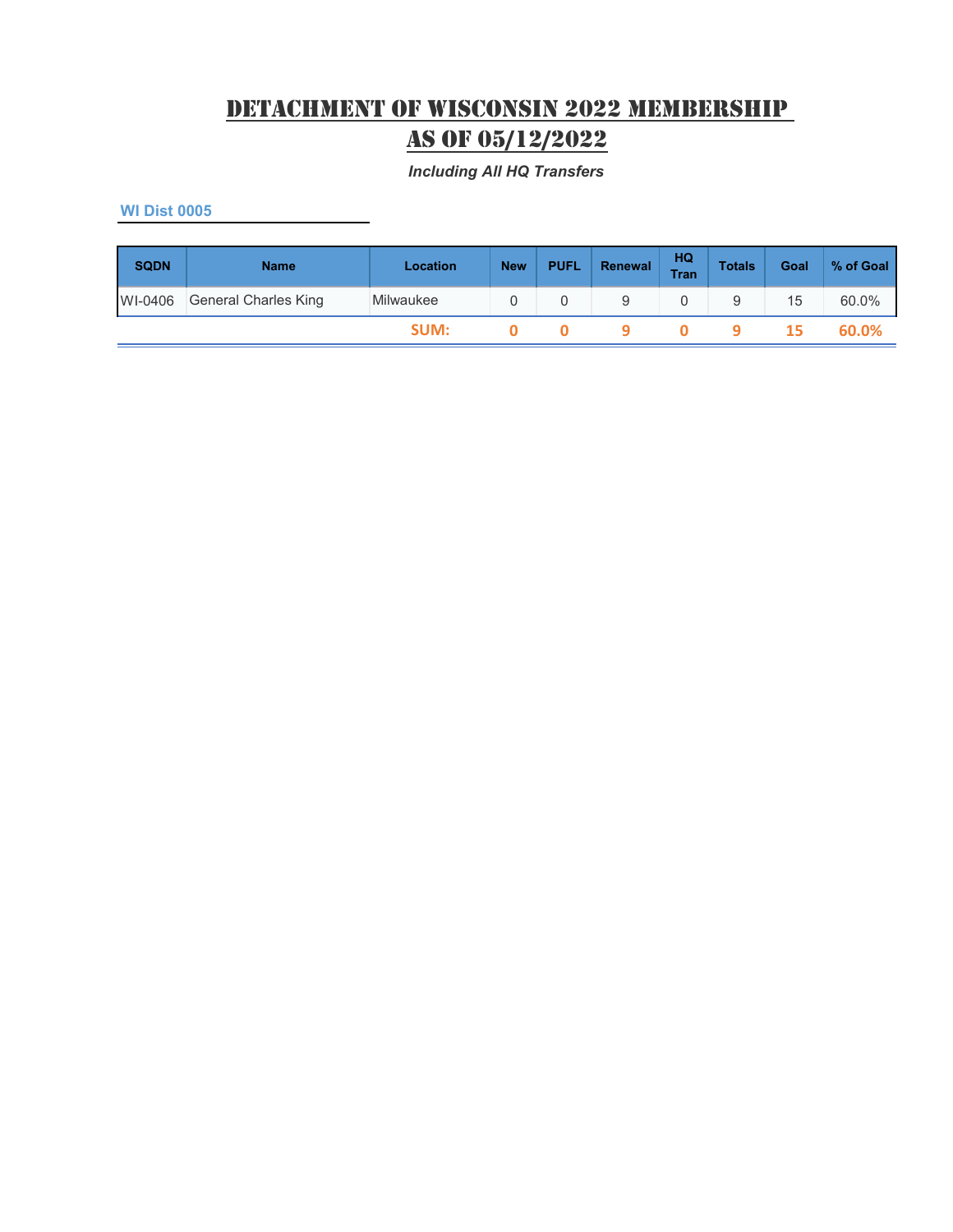*Including All HQ Transfers*

| <b>SQDN</b> | <b>Name</b>          | <b>Location</b> | <b>New</b>  | <b>PUFL</b> | <b>Renewal</b> | HQ.<br><b>Tran</b> | <b>Totals</b> | Goal | % of Goal |
|-------------|----------------------|-----------------|-------------|-------------|----------------|--------------------|---------------|------|-----------|
| WI-0033     | Hawley-Dieckhoff     | Neenah          | 1           | $\Omega$    | 12             | $\mathbf 0$        | 13            | 15   | 86.7%     |
| WI-0043     | <b>Brown-Parfitt</b> | Ripon           | 3           | 0           | 15             | $\overline{0}$     | 18            | 15   | 120.0%    |
| WI-0070     | Cook-Fuller          | Oshkosh         | $\mathbf 0$ | $\Omega$    | 15             | $\mathbf 0$        | 15            | 15   | 100.0%    |
| WI-0075     | Trier-Puddy          | Fond Du Lac     | 1           | $\Omega$    | 38             | $\Omega$           | 39            | 10   | 390.0%    |
| WI-0234     | Daugherty-Hamilton   | Omro            | 1           | $\Omega$    | 28             | $\mathbf{0}$       | 29            | 29   | 100.0%    |
| WI-0306     | Willis-Chapel        | Green Lake      | 3           | $\Omega$    | 18             | $\overline{0}$     | 21            | 19   | 110.5%    |
| WI-0364     | Giles-Luce           | Winneconne      | $\mathbf 0$ | $\Omega$    | $\overline{0}$ | $\overline{0}$     | 0             | 10   | $0.0\%$   |
| WI-0366     | Kasierski-Kozlowski  | Princeton       | $\mathbf 0$ | $\Omega$    | 21             | $\overline{0}$     | 21            | 20   | 105.0%    |
| WI-0454     | Abler-Engel          | Mt Calvary      | 8           | 0           | 32             | 0                  | 40            | 33   | 121.2%    |
|             |                      | <b>SUM:</b>     | 17          | $\mathbf 0$ | 179            | $\mathbf 0$        | 196           | 166  | 118.1%    |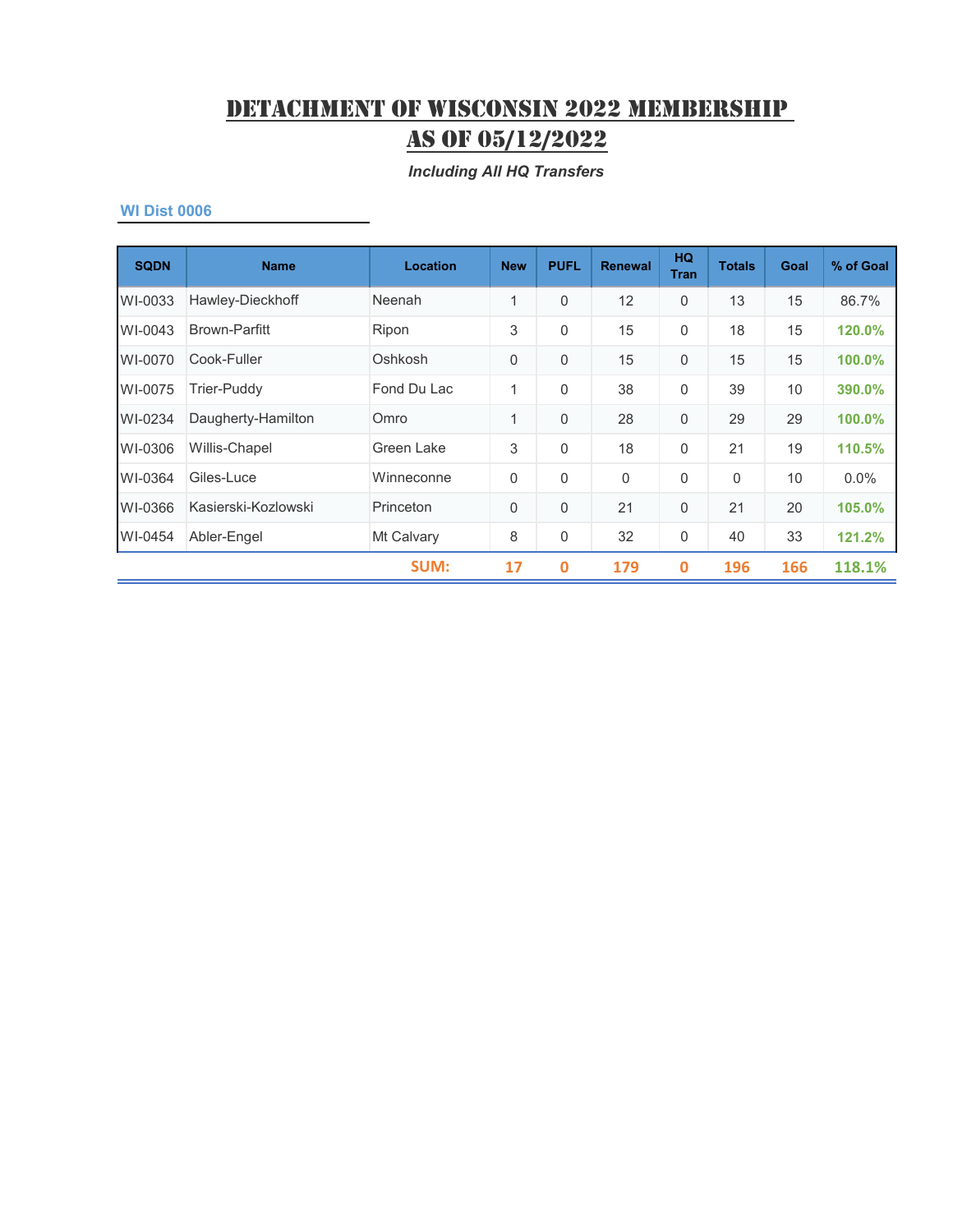*Including All HQ Transfers*

| <b>SQDN</b> | <b>Name</b>            | Location           | <b>New</b>   | <b>PUFL</b> | <b>Renewal</b> | HQ.<br><b>Tran</b> | <b>Totals</b> | Goal | % of Goal |
|-------------|------------------------|--------------------|--------------|-------------|----------------|--------------------|---------------|------|-----------|
| WI-0051     | Berg-Hemker-Olson      | West Salem         | 8            | $\Omega$    | 64             | $\Omega$           | 72            | 72   | 100.0%    |
| WI-0052     | Roy L Vingers          | La Crosse          | 8            | 0           | 85             | $\overline{0}$     | 93            | 80   | 116.3%    |
| WI-0065     | Ryan Larson            | Rome               | $\mathbf 0$  | 0           | 12             | $\mathbf{0}$       | 12            | 24   | 50.0%     |
| WI-0073     | Haugen-Richmond        | <b>Neillsville</b> | 0            | $\mathbf 0$ | 12             | $\overline{0}$     | 12            | 13   | 92.3%     |
| WI-0100     | O L Arnold-D K Slayton | Sparta             | 1            | $\Omega$    | 15             | $\mathbf 0$        | 16            | 18   | 88.9%     |
| WI-0115     | Cleary-Miller          | Elroy              | $\mathbf{1}$ | $\Omega$    | 16             | $\overline{0}$     | 17            | 16   | 106.3%    |
| WI-0116     | Coon Valley            | Coon Valley        | 5            | $\Omega$    | 45             | $\Omega$           | 50            | 47   | 106.4%    |
| WI-0118     | Cecil Tormey           | <b>Thorp</b>       | 3            | $\Omega$    | 34             | $\Omega$           | 37            | 42   | 88.1%     |
| WI-0172     | Freedom                | North Freedom      | $\mathbf 0$  | 0           | 14             | $\mathbf 0$        | 14            | 13   | 107.7%    |
| WI-0284     | Morris Snuggerud       | <b>Holmen</b>      | 0            | $\Omega$    | 25             | 0                  | 25            | 27   | 92.6%     |
| WI-0336     | Struck-Klandrud        | Onalaska           | 6            | 0           | 63             | $\mathbf 0$        | 69            | 74   | 93.2%     |
|             |                        | <b>SUM:</b>        | 32           | $\mathbf 0$ | 385            | $\mathbf 0$        | 417           | 426  | 97.9%     |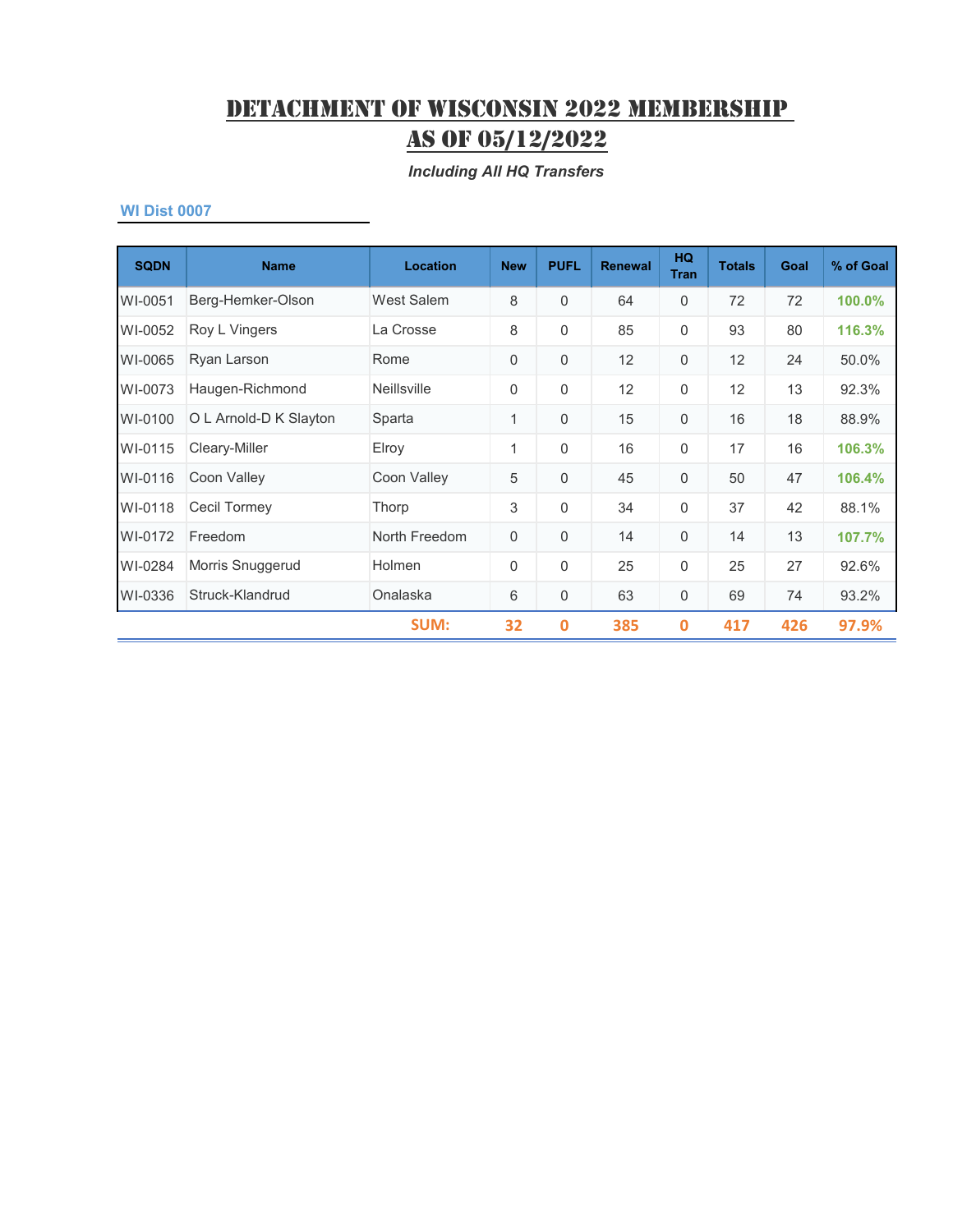#### *Including All HQ Transfers*

| <b>SQDN</b> | <b>Name</b>              | Location                | <b>New</b>     | <b>PUFL</b> | <b>Renewal</b> | HQ<br><b>Tran</b> | <b>Totals</b> | Goal | % of Goal |
|-------------|--------------------------|-------------------------|----------------|-------------|----------------|-------------------|---------------|------|-----------|
| WI-0010     | Montgomery-Plant-Dudley  | Wausau                  | 0              | 0           | 17             | $\mathbf 0$       | 17            | 17   | 100.0%    |
| WI-0054     | L Kesler-Martin-Altmann  | Marshfield              | 10             | $\Omega$    | 78             | $\Omega$          | 88            | 88   | 100.0%    |
| WI-0063     | <b>Veterans Memorial</b> | Clintonville            | $\overline{2}$ | 0           | 32             | $\mathbf 0$       | 34            | 39   | 87.2%     |
| WI-0117     | Flefson-Zeuske           | Shawano                 | $\Omega$       | $\Omega$    | $\mathbf{0}$   | $\Omega$          | $\Omega$      | 41   | $0.0\%$   |
| WI-0339     | Mead-Rath-Gutke          | Almond                  | 0              | $\Omega$    | 27             | $\Omega$          | 27            | 27   | 100.0%    |
| WI-0442     | Joseph J White           | <b>Wisconsin Rapids</b> | 0              | 0           | 11             | 0                 | 11            | 11   | 100.0%    |
|             |                          | SUM:                    | 12             | 0           | 165            | 0                 | 177           | 223  | 79.4%     |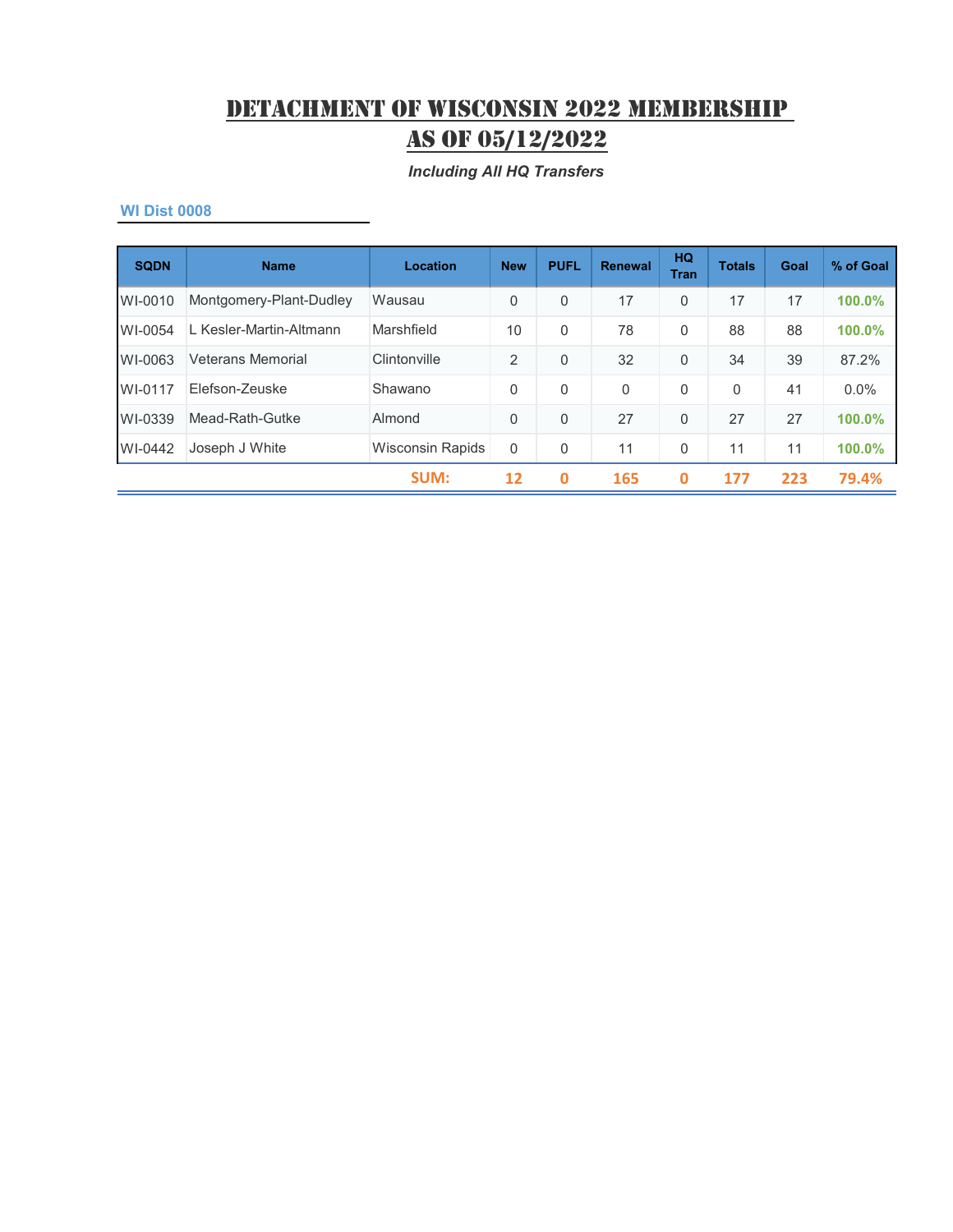*Including All HQ Transfers*

| <b>SQDN</b> | <b>Name</b>                   | Location     | <b>New</b>     | <b>PUFL</b> | <b>Renewal</b> | <b>HQ</b><br><b>Tran</b> | <b>Totals</b>  | Goal | % of Goal |
|-------------|-------------------------------|--------------|----------------|-------------|----------------|--------------------------|----------------|------|-----------|
| WI-0011     | Sullivan-Wallen               | Green Bay    | 0              | $\Omega$    | 42             | $\mathbf 0$              | 42             | 42   | 100.0%    |
| WI-0038     | Oney Johnston-Edward Blessman | Appleton     | 10             | $\Omega$    | 92             | $\mathbf 0$              | 102            | 94   | 108.5%    |
| WI-0044     | Sylvan                        | Wabeno       | $\overline{2}$ | $\Omega$    | 23             | $\mathbf 0$              | 25             | 23   | 108.7%    |
| WI-0060     | William Verhagen              | Kimberly     | 1              | $\Omega$    | 14             | $\mathbf 0$              | 15             | 14   | 107.1%    |
| WI-0106     | Krause-Kraft-Mueller          | Seymour      | 1              | $\Omega$    | 33             | $\Omega$                 | 34             | 34   | 100.0%    |
| WI-0150     | Polomis-Tahlier               | Wausaukee    | $\mathbf{0}$   | $\Omega$    | 4              | $\Omega$                 | $\overline{4}$ | 10   | 40.0%     |
| WI-0258     | Jacob Coppus                  | Little Chute | 5              | $\Omega$    | 29             | $\Omega$                 | 34             | 30   | 113.3%    |
| WI-0538     | Robinson                      | Carlton      | 5              | 0           | 52             | $\mathbf 0$              | 57             | 51   | 111.8%    |
|             |                               | <b>SUM:</b>  | 24             | $\mathbf 0$ | 289            | $\bf{0}$                 | 313            | 298  | 105.0%    |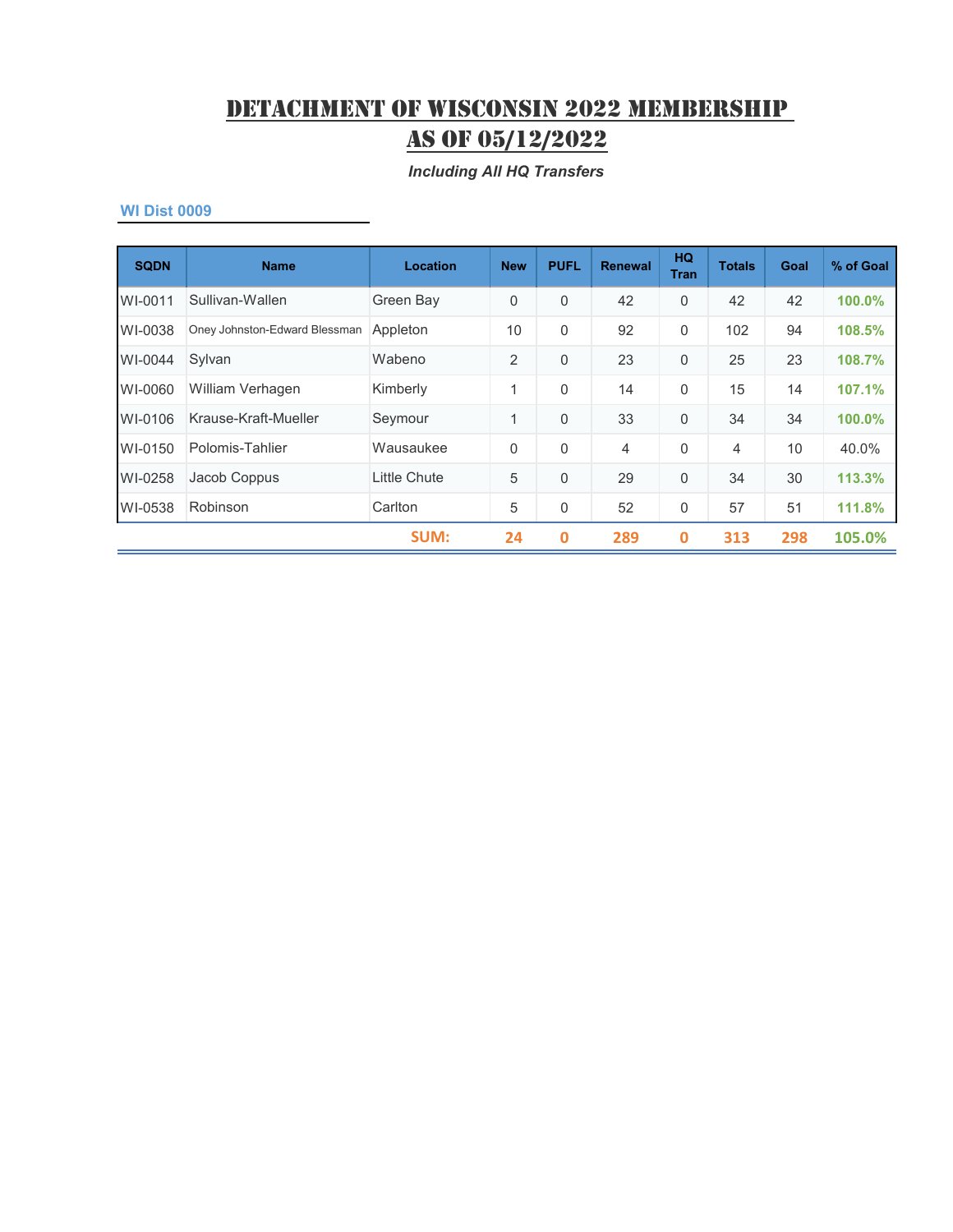#### *Including All HQ Transfers*

| <b>SQDN</b> | <b>Name</b>                          | Location           | <b>New</b>   | <b>PUFL</b> | <b>Renewal</b> | <b>HQ</b><br><b>Tran</b> | <b>Totals</b> | Goal       | % of Goal |
|-------------|--------------------------------------|--------------------|--------------|-------------|----------------|--------------------------|---------------|------------|-----------|
| WI-0053     | Johnson-Nicoles-Kuhlman-O Eau Claire |                    | 8            | $\Omega$    | 26             | $\mathbf 0$              | 34            | 34         | 100.0%    |
| WI-0080     | Butler-Harmon                        | New Richmond       | 2            | $\Omega$    | 10             | 0                        | 12            | 14         | 85.7%     |
| WI-0098     | Anderson-Thomson                     | Cumberland         | 5            | $\mathbf 0$ | 32             | $\mathbf 0$              | 37            | 37         | 100.0%    |
| WI-0111     | Phaneuf-Vanasse                      | Somerset           | 7            | $\Omega$    | 27             | 0                        | 34            | 35         | 97.1%     |
| WI-0121     | Fletcher-Pechacek                    | <b>River Falls</b> | 4            | 0           | 72             | $\mathbf 0$              | 76            | 72         | 105.6%    |
| WI-0158     | William F Geer                       | Maiden Rock        | $\mathbf{1}$ | $\Omega$    | 9              | $\mathbf 0$              | 10            | 11         | 90.9%     |
| WI-0168     | Curry-Ainsworth                      | Glenwood City      | 0            | $\Omega$    | 18             | 0                        | 18            | 18         | 100.0%    |
| WI-0240     | Cave-Dahl                            | <b>Baldwin</b>     | 0            | $\Omega$    | $\Omega$       | 0                        | 0             | <b>NEW</b> |           |
| WI-0291     | Spondley                             | Augusta            | 14           | $\Omega$    | $\Omega$       | 0                        | 14            | <b>NEW</b> |           |
| WI-0324     | Carl Nelson                          | Osseo              | 3            | $\Omega$    | 50             | $\mathbf 0$              | 53            | 47         | 112.8%    |
| WI-0326     | <b>Walter Nelson</b>                 | Boyd               | 0            | $\mathbf 0$ | 24             | $\mathbf 0$              | 24            | 24         | 100.0%    |
| WI-0550     | <b>Bever</b>                         | <b>Brackett</b>    | 4            | $\mathbf 0$ | 20             | $\mathbf 0$              | 24            | 20         | 120.0%    |
|             |                                      | SUM:               | 48           | $\mathbf 0$ | 288            | $\boldsymbol{0}$         | 336           | 312        | 107.7%    |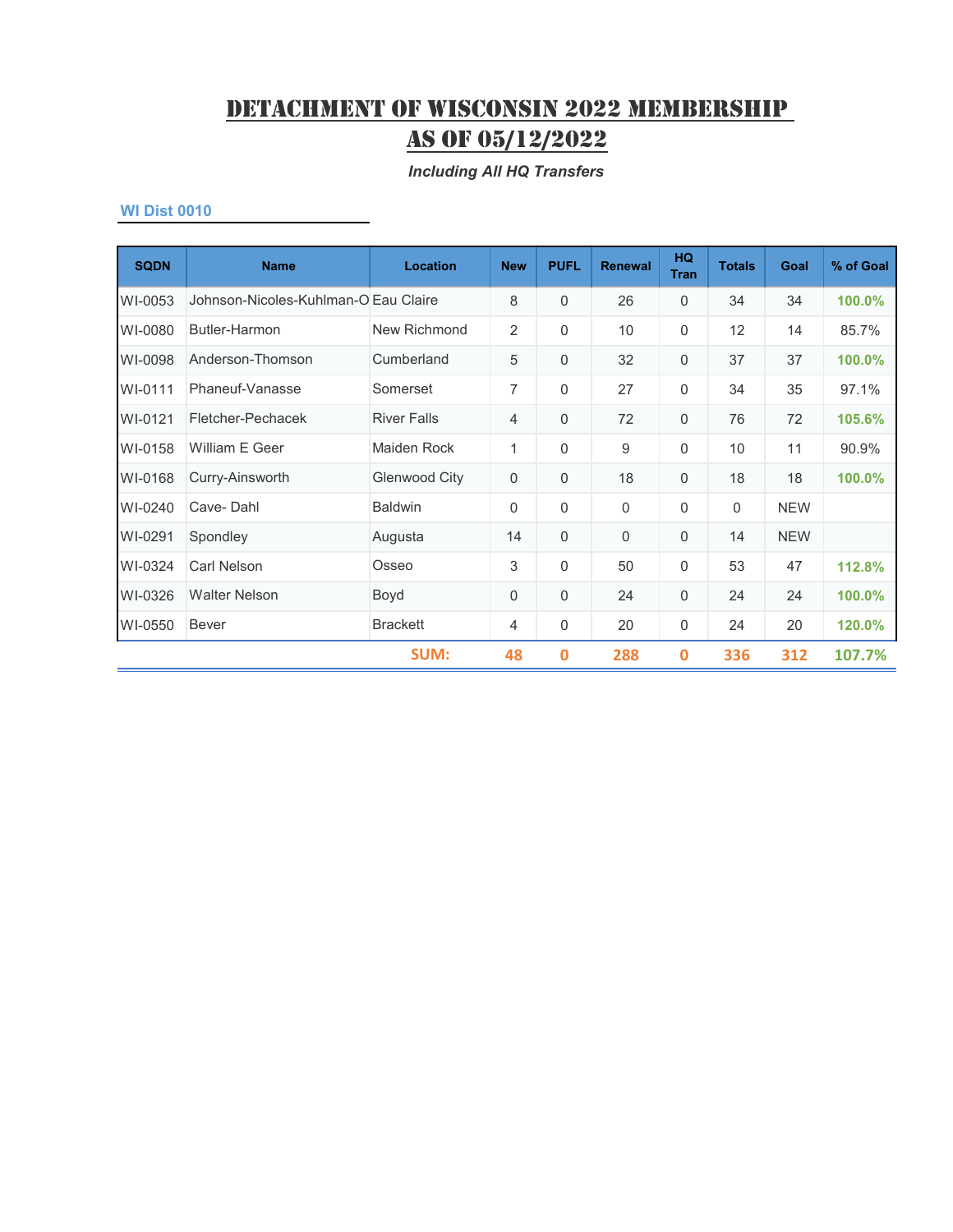*Including All HQ Transfers*

| <b>SQDN</b> | <b>Name</b>                   | <b>Location</b> | <b>New</b> | <b>PUFL</b> | <b>Renewal</b> | HQ<br><b>Tran</b> | <b>Totals</b> | Goal | % of Goal |
|-------------|-------------------------------|-----------------|------------|-------------|----------------|-------------------|---------------|------|-----------|
| WI-0090     | Kelly-Johnson                 | Ashland         | 1          | 0           | 20             | 0                 | 21            | 24   | 87.5%     |
| WI-0093     | Bronsted-Searl-Ingman         | Tomahawk        | 9          | 0           | 20             | $\mathbf{0}$      | 29            | 20   | 145.0%    |
| WI-0480     | Winegar                       | Presque Isle    | 1          | 0           | 10             | $\Omega$          | 11            | 17   | 64.7%     |
| WI-0547     | Abramowicz-Kaczmarczyk Cwikla | Lublin          |            | 0           | 42             | $\Omega$          | 49            | 43   | 114.0%    |
|             |                               | <b>SUM:</b>     | 18         | 0           | 92             | 0                 | 110           | 104  | 105.8%    |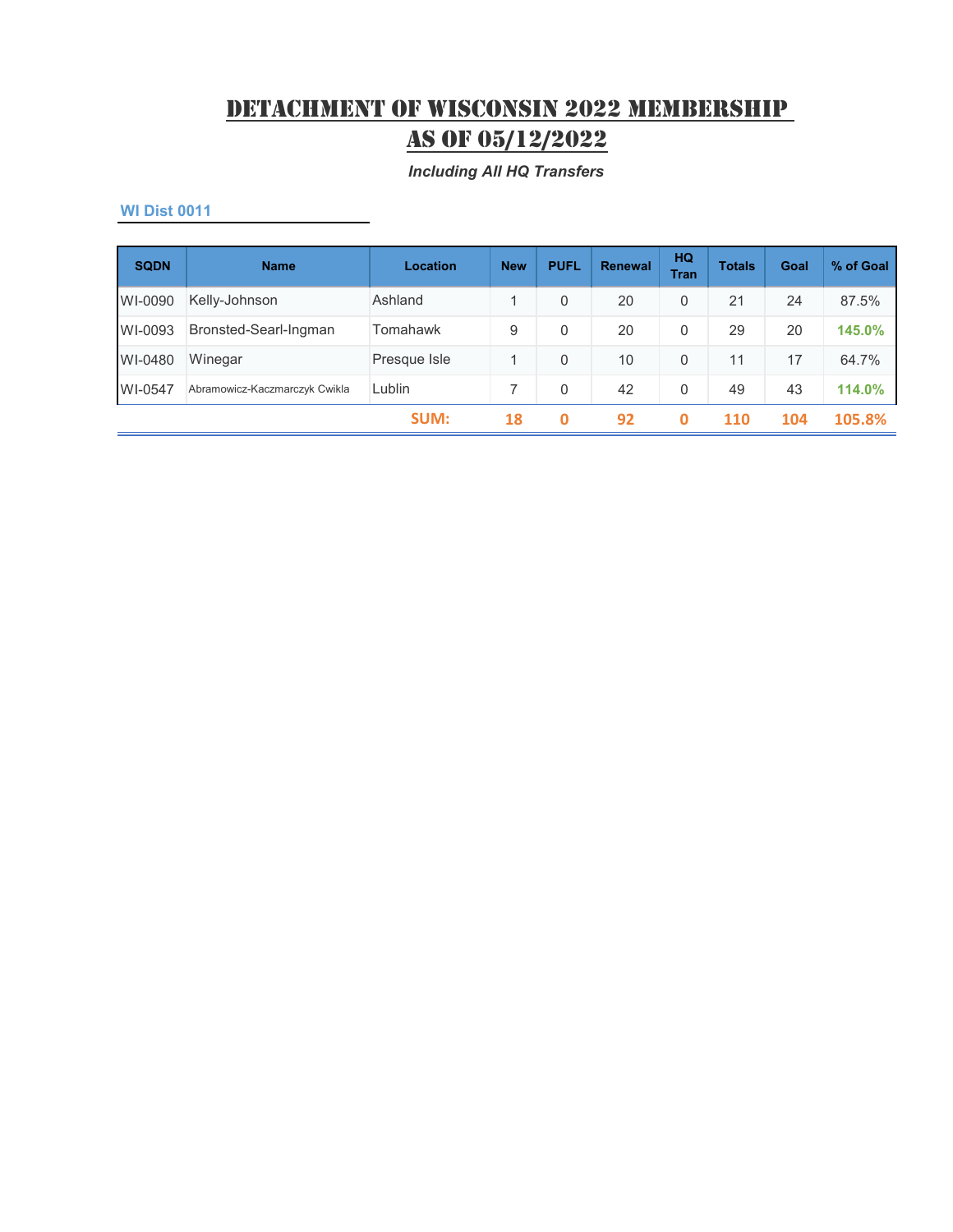*Including All HQ Transfers*

| <b>SQDN</b> | <b>Name</b>        | <b>Location</b>       | <b>New</b> | <b>PUFL</b> | <b>Renewal</b> | <b>HQ</b><br><b>Tran</b> | <b>Totals</b> | Goal       | % of Goal |
|-------------|--------------------|-----------------------|------------|-------------|----------------|--------------------------|---------------|------------|-----------|
| WI-0012     | Moe-Miller Inc.    | Spooner               | 38         | $\Omega$    | $\overline{0}$ | 0                        | 38            | <b>NEW</b> |           |
| WI-0108     | <b>Wiley Davis</b> | Clear Lake            | 1          | 0           | 28             | 0                        | 29            | 28         | 103.6%    |
| WI-0143     | Amherst I Hansen   | <b>ST Croix Falls</b> | 2          | $\Omega$    | 19             | 0                        | 21            | 18         | 116.7%    |
| WI-0185     | Brask-Fossum-Janke | Grantsburg            | 2          | $\Omega$    |                | $\mathbf 0$              | 9             | 10         | 90.0%     |
| WI-0487     | Stokes-Liebman     | Cable                 | 3          | $\Omega$    | 35             | 0                        | 38            | 45         | 84.4%     |
|             |                    | SUM:                  | 46         | 0           | 89             | 0                        | 135           | 101        | 133.7%    |